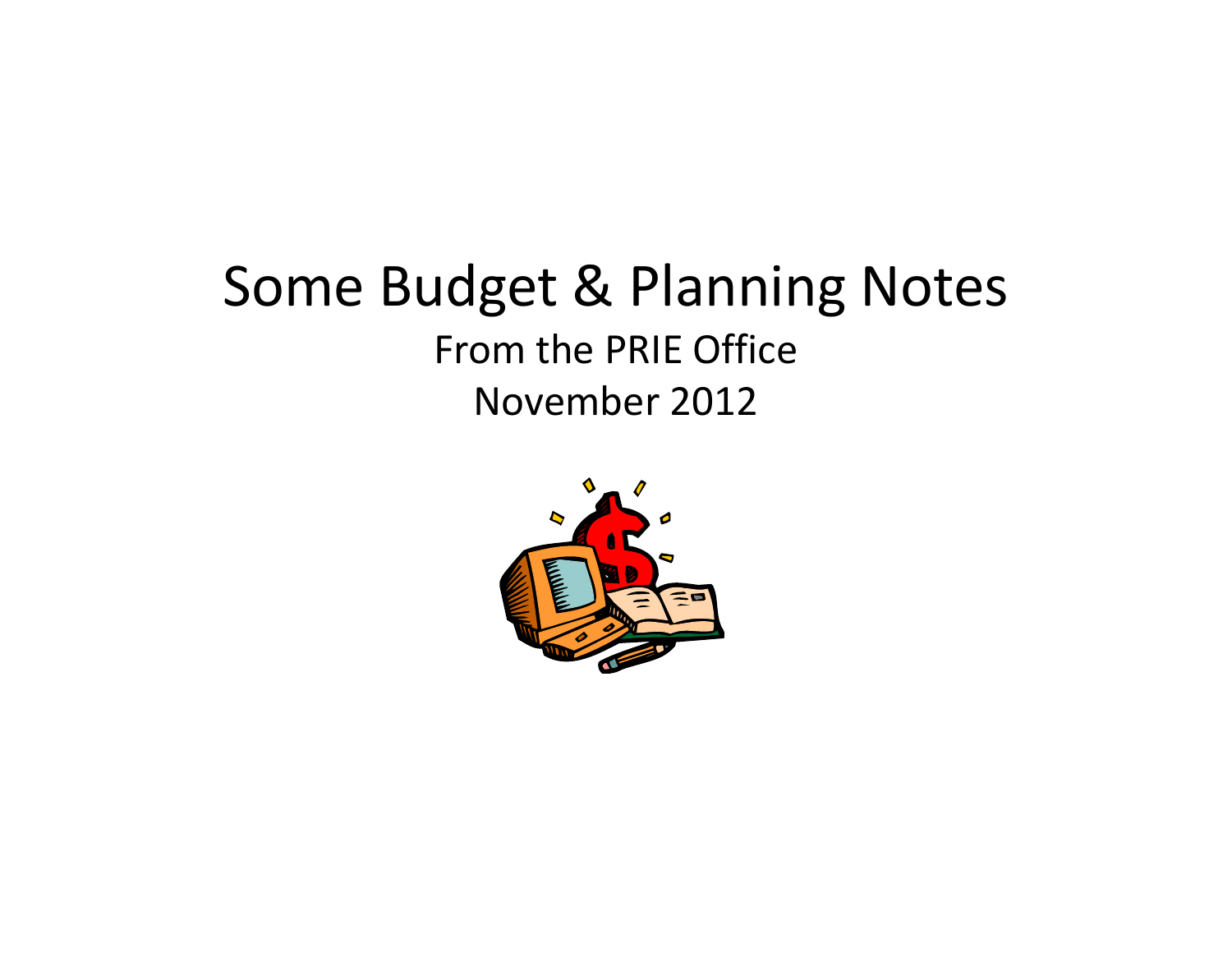#### From the SCC President's Budget Memo May 2012

*"The PRIE Dean will work with the program managers for*  categorical, grant, Foundation and other funding sources to *develop and/or disseminate planning documents that help better connect these funding sources with the College connect the planning and resource allocation processes."*

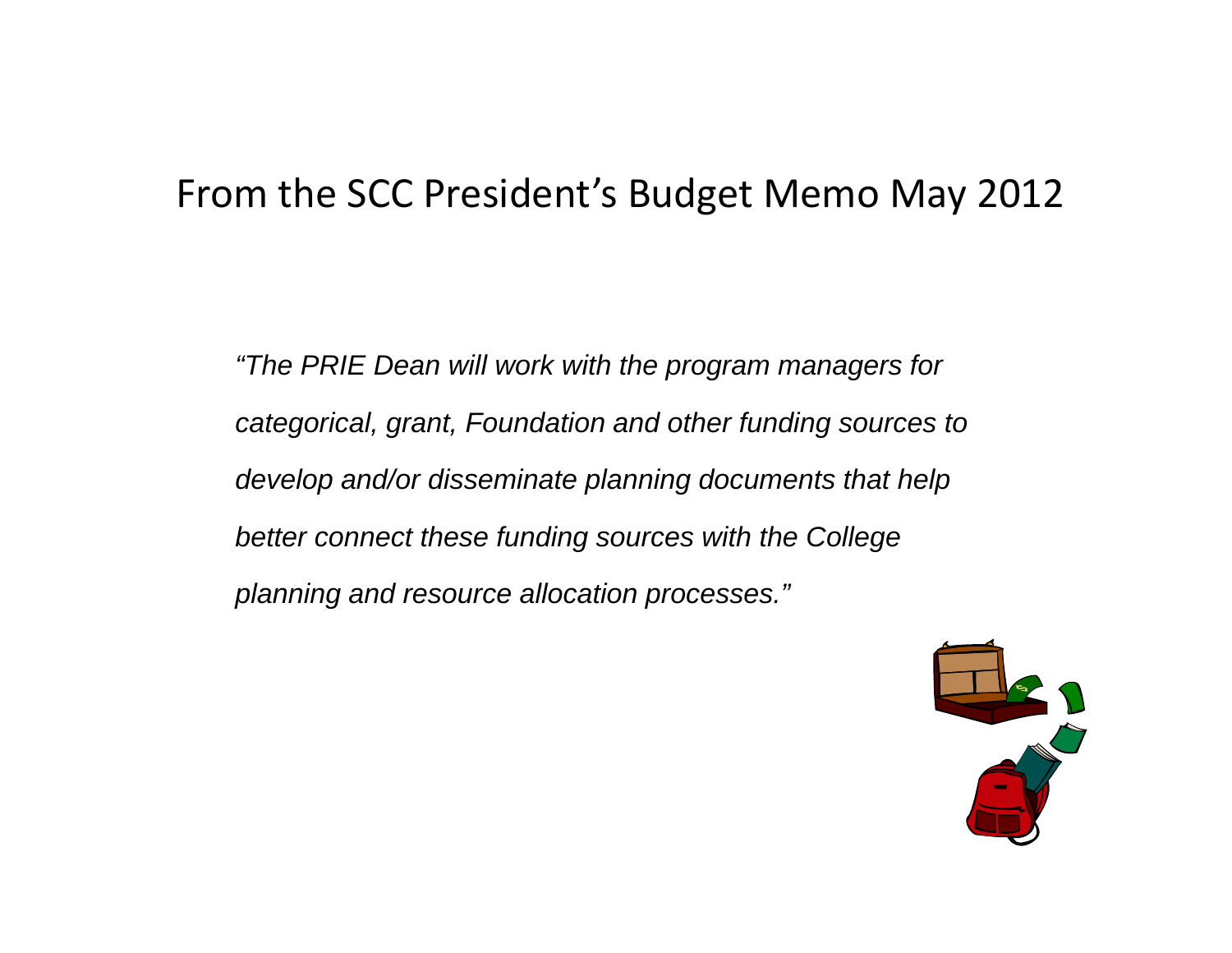

### **College strategic planning**

— CSPC, Executive Council, forums, PRIE committee, etc.

# **Cross‐division issues**

- $\mathcal{L}_{\mathcal{A}}$ AS, CS, DCC, ASG, SLT, Committees, etc.
- $\mathcal{L}_{\mathcal{A}}$  , and the set of the set of the set of the set of the set of the set of the set of the set of the set of the set of the set of the set of the set of the set of the set of the set of the set of the set of th Program plans

# **Work of the division**

- –– Division retreats, meetings, etc.
- Student Services plans

# **Departmental Unit planning**

 $\mathcal{L}_{\mathcal{A}}$  , and the set of the set of the set of the set of the set of the set of the set of the set of the set of the set of the set of the set of the set of the set of the set of the set of the set of the set of th Unit objectives, program review, etc.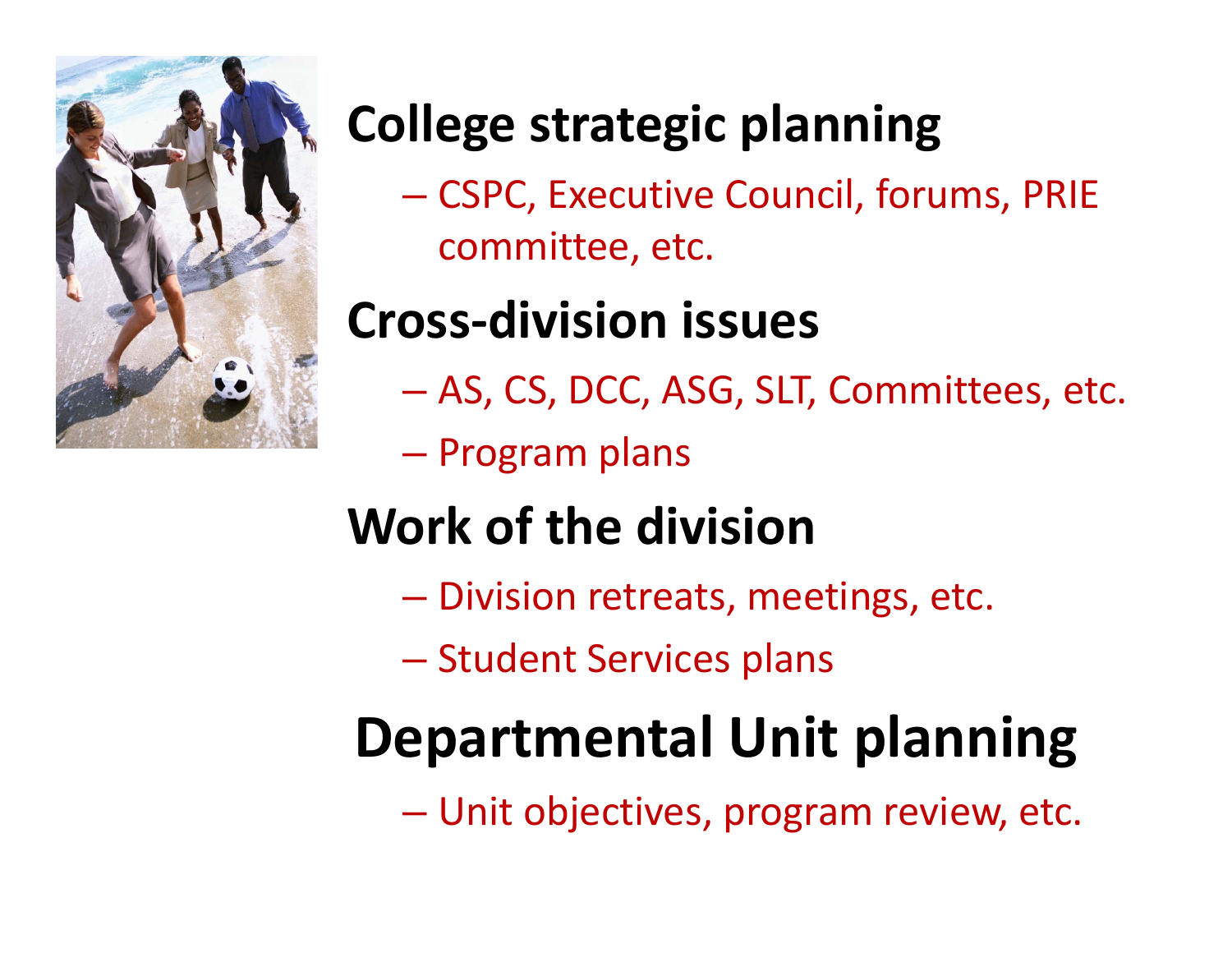

**Unit plan** done In Fall Semester

**ResourceAllocation**

Pres. Memo**Budget Com.** Spring Semester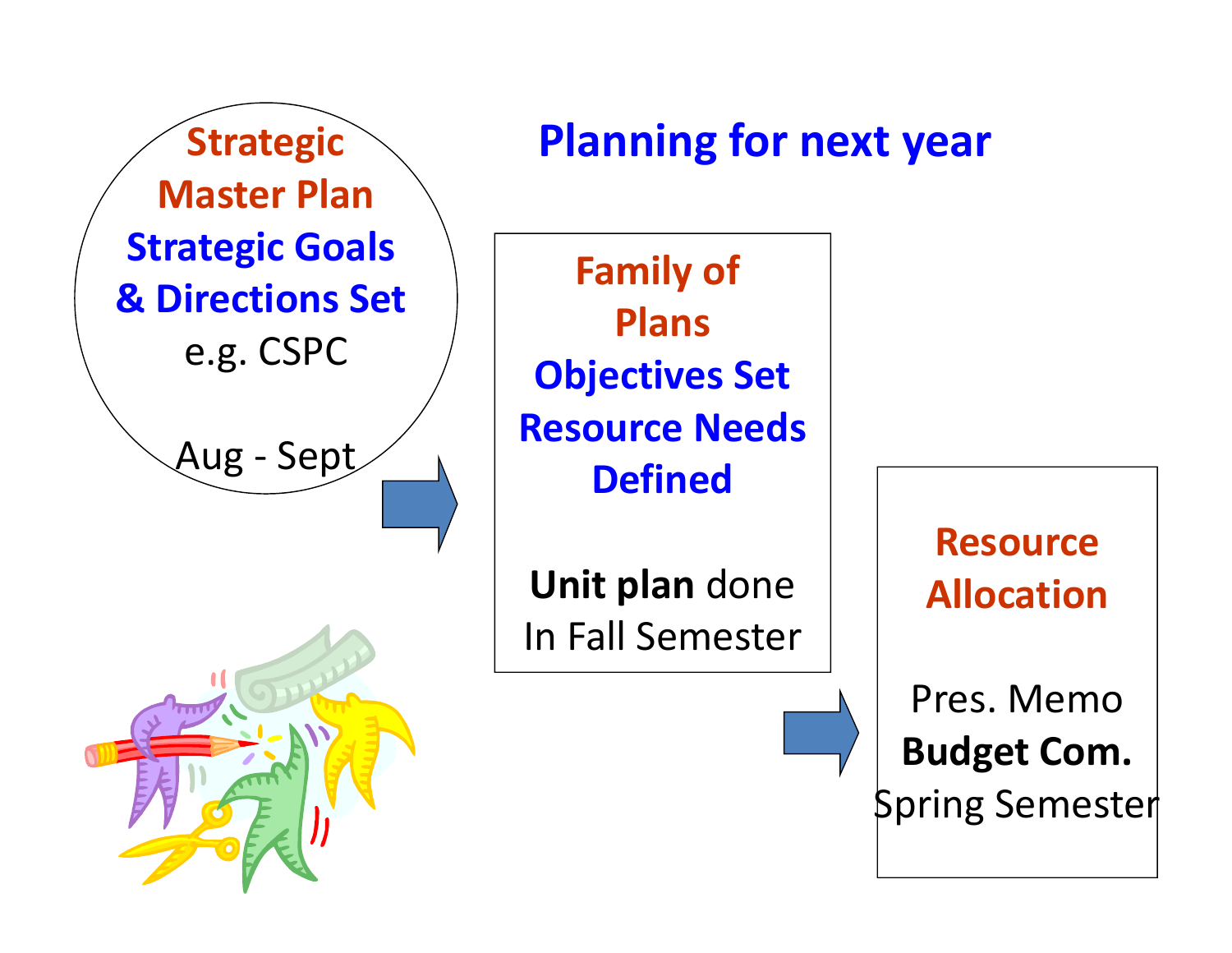#### *SCC Family of Plans*

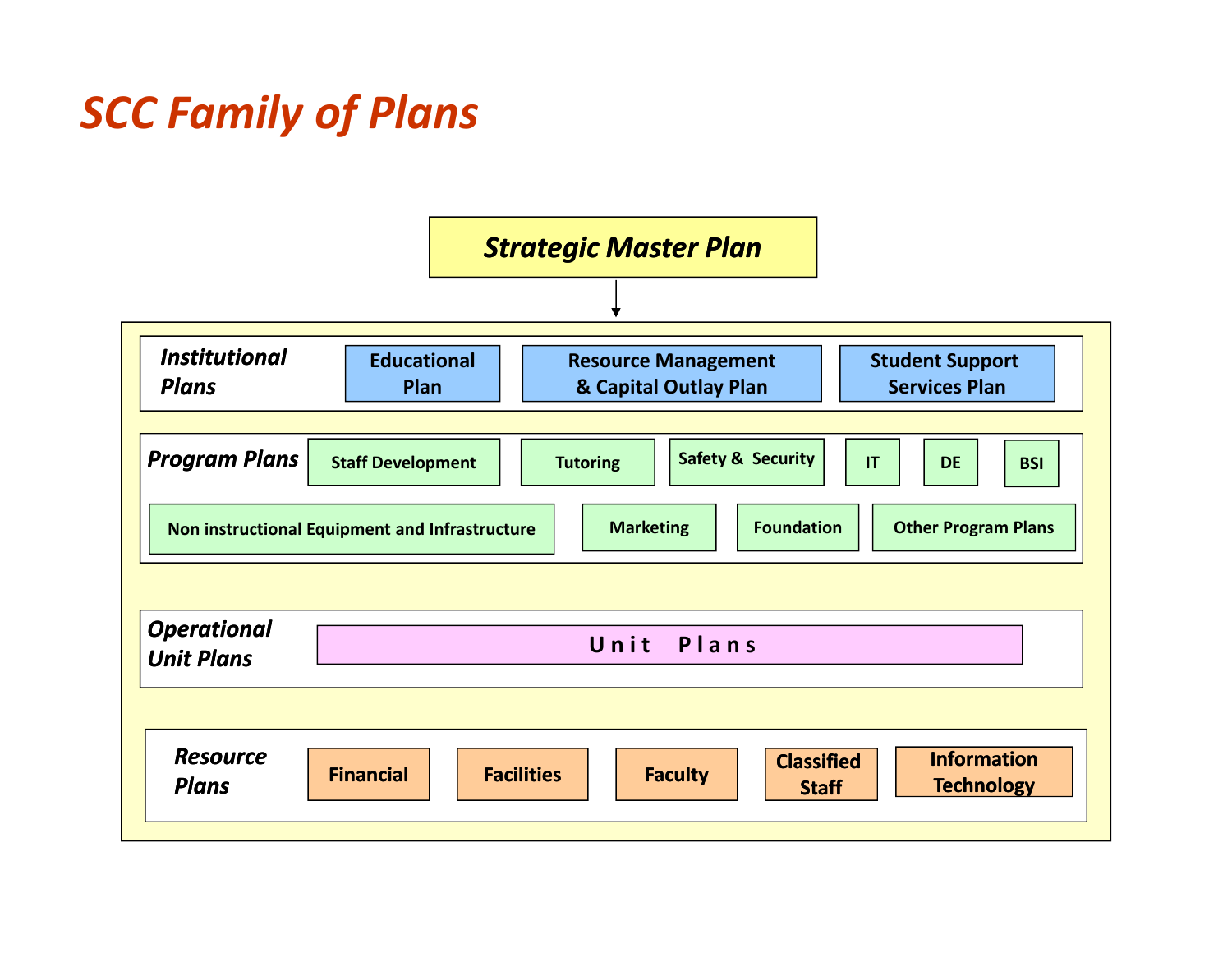#### Notes on funding sources

![](_page_5_Picture_1.jpeg)

![](_page_5_Figure_2.jpeg)